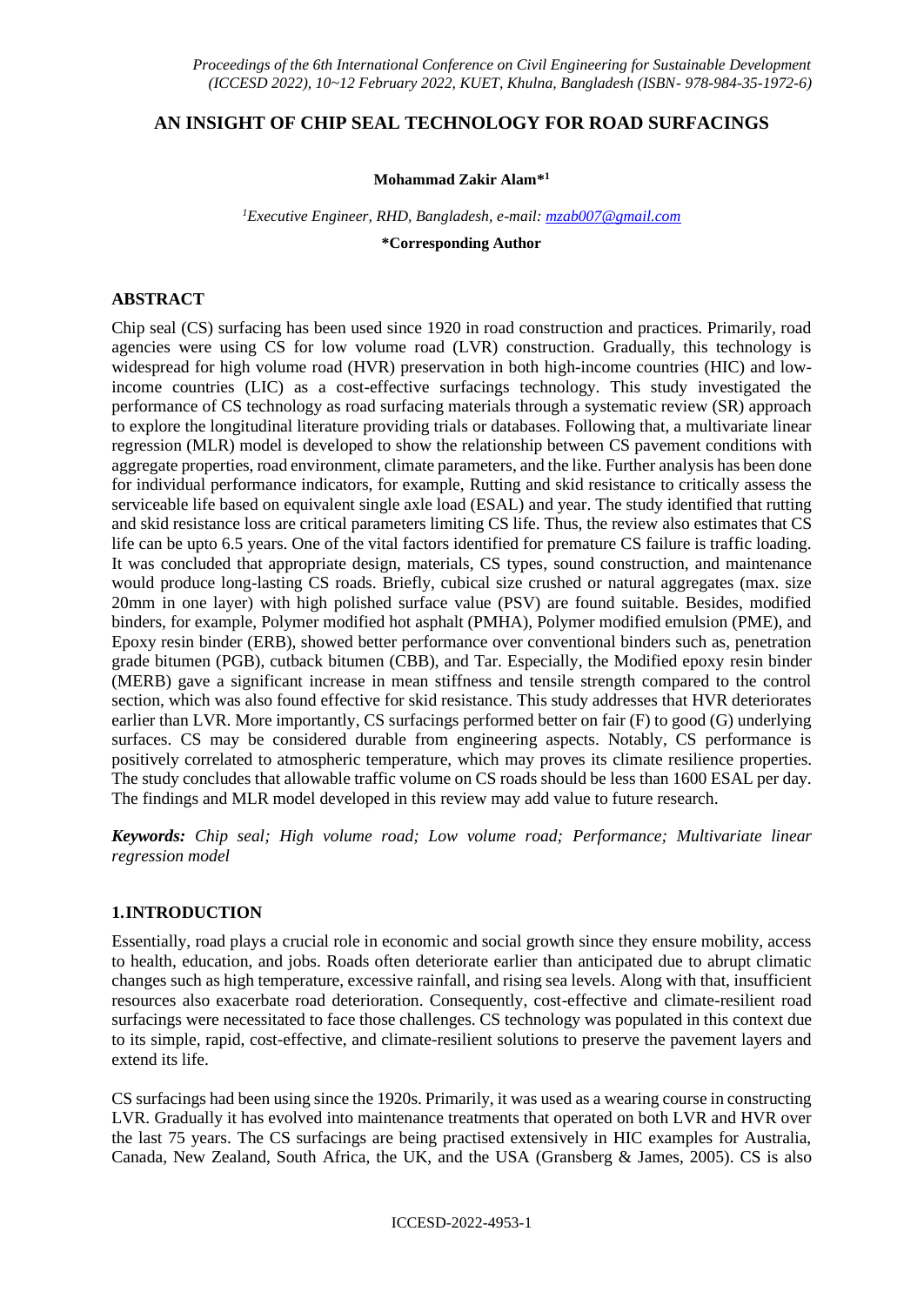known as seal coats, bituminous surface treatment in Bangladesh, India; surface dressing in the UK; sprayed seal in Australia, chipseal or single-coat seal in New Zealand.

Chip seal comprises a thin layer of binder, sprayed onto the road surface, then covered with a layer of stone chippings [\(Figure 1\)](#page-1-0). Generally, CS is constructed in single, double, or triple layers using natural/crushed stone or gravel or artificial aggregates with nominal sizes range 2-20mm. The aggregates protect the underlying layer from degradation and generate a macrotexture that supports vehicles with a skid-resistant surface. Tar, penetration grade bitumen (PGB) (70, 80/100), cutback, Polymer Modified Emulsion (PME), Epoxy resin binder (ERB), and the like are used as binders (RN39, 2016).



c) Double chip seal

<span id="page-1-0"></span>Figure 1: Schematic representation of different types of CS surfacing (adopted from (RN39, 2016)

Unlike other surfacings, CS are firstly affected by ravelling, bleeding, or flushing and secondly by polishing and oxidation of binder. Raveling causes aggregate loss, polishing and flushing cause texture loss which diminishes skid resistance and makes our roads unsafe. Additionally, binders hardened with time, forming cracks on the surface, ingressing water, and weakening the base layer. Consequently, rutting, potholes and deformation occur on the chip seal surface. In this way, it shortens service life than design life which incurs increased Road agency cost (RAC), Vehicle operating cost (VOC), and Road user cost (RUC). The typical distress model of CS surfacing has shown in



Figure 2: Chip seal distress model (adapted from (Gransberg & James, 2005)

Despite its cost-effectiveness, climate resilience properties, promising results against crack prevention, and improved riding quality, CS materials have not been utilized widely (CRISPS, 2021). As a result, an SR is conducted to identify the evidence and to investigate the durability of CS as road surfacing materials, comparing with other available practices, drawbacks of this technology, and develop an MLR model using MS excel. This paper summarizes the review findings and uses multivariate regression analysis to assess the performance of CS.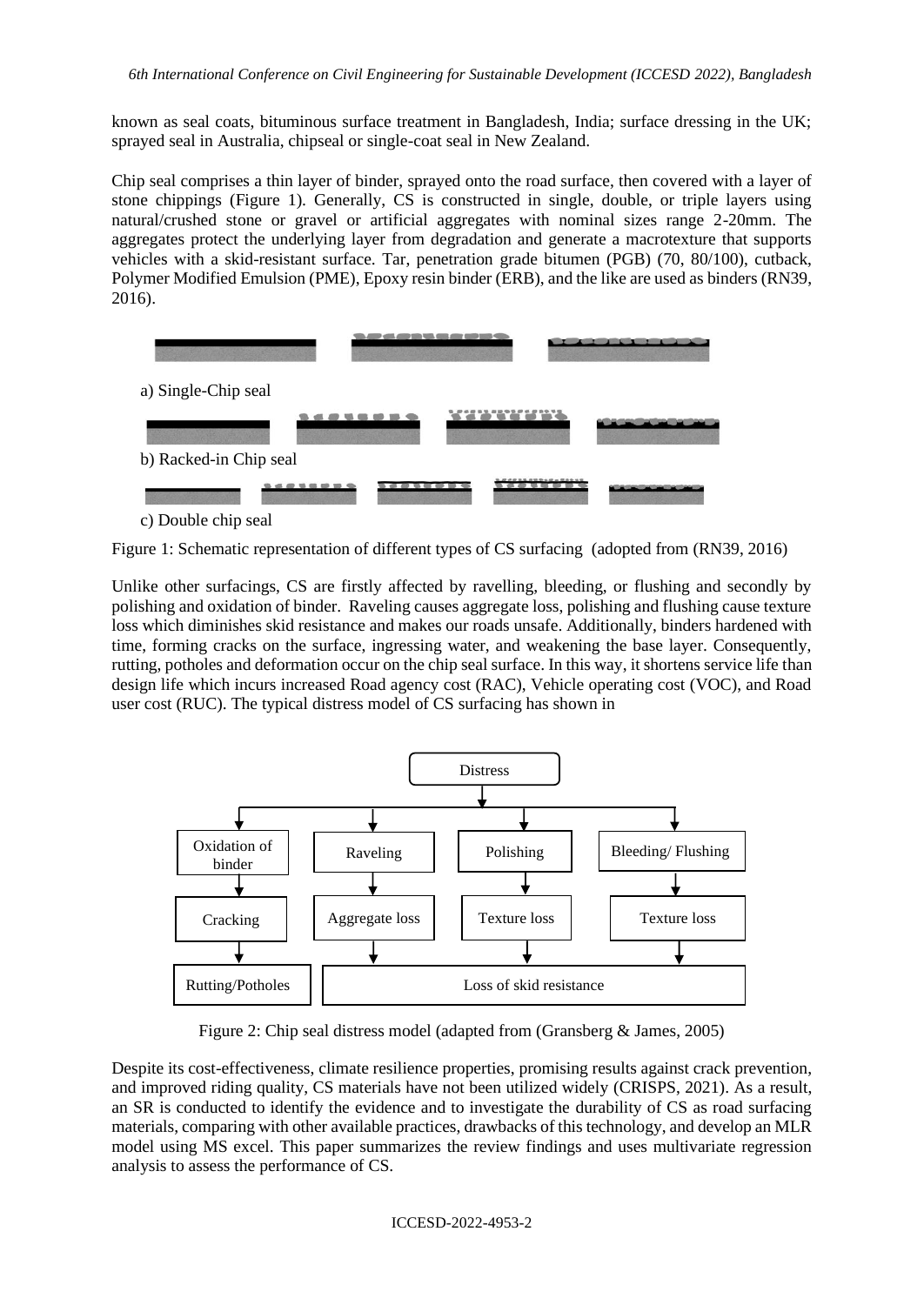# **2.METHODOLOGY**

This research was carried out following two methods.

# **2.1 Systematic Literature Review**

A specialized application tool named EPPI Reviewer web (Beta) online software facilitates SR management. The SR is conducted following a review protocol which includes two stages.

- i) Identifying and describing studies- includes exclusion criteria, search protocol, and screening studies
- ii) Methods of synthesis- includes Weight of evidence (WOE), synthesis of evidence (Gough et al., 2017). More details have been discussed in section 3**.**

#### **2.2 Multivariate Linear Regression (MLR) Analysis**

After selecting relevant studies, the trial data is synthesized, analyzed, presented in equations, tables, charts, narrative methods and finally developed models (equations) for CS surfacings using MLR analysis with categorical data.

# **3.SYSTEMATIC LITERATURE REVIEW**

A systematic literature review (SR) is defined as "a review of existing research using explicit accountable rigorous research method". SR is a secondary research based on primary research findings often used in practice and policy practice information (Gough et al., 2017). This review of CS for surfacings' will address the following question;

*"What is the evidence of using chip seals on roads, and what evidence is there to assess the performance of chip seal technologies?"*

The following section will provide definitions of key terms used in the review question.

# **3.1 Definitions**

The SR followed a procedure based on the definitions below.

| <b>Terms</b> | <b>Definitions</b>                                                              |
|--------------|---------------------------------------------------------------------------------|
| Chip Seal    | A chip seal (also known as a "seal coat") is a single coating of asphalt binder |
|              | covered in embedded aggregate (one stone thick), with the primary goal of       |
|              | sealing fine fractures in the underlying pavement surface and preventing water  |
|              | infiltration into the base and subgrade (Gransberg $\&$ James, 2005).           |
| Road         | A path connecting two points is usually paved with asphalt or concrete for      |
|              | mobilizing motorized and non-motorized vehicles.                                |
| Technology   | Resources (materials, equipment, capital) and management tools (e.g. economic   |
|              | appraisal, planning tools, computer tools), design, building, and maintenance   |
|              | procedures are all given as examples of technology.                             |
| Performance  | Pavement performance refers to the level of service provided at any given time  |
|              | which is likely to be the cumulative effects of payement distresses.            |

Table 1: Definitions

#### **3.2 Exclusion criteria**

The studies were screened and excluded as per the criteria shown below.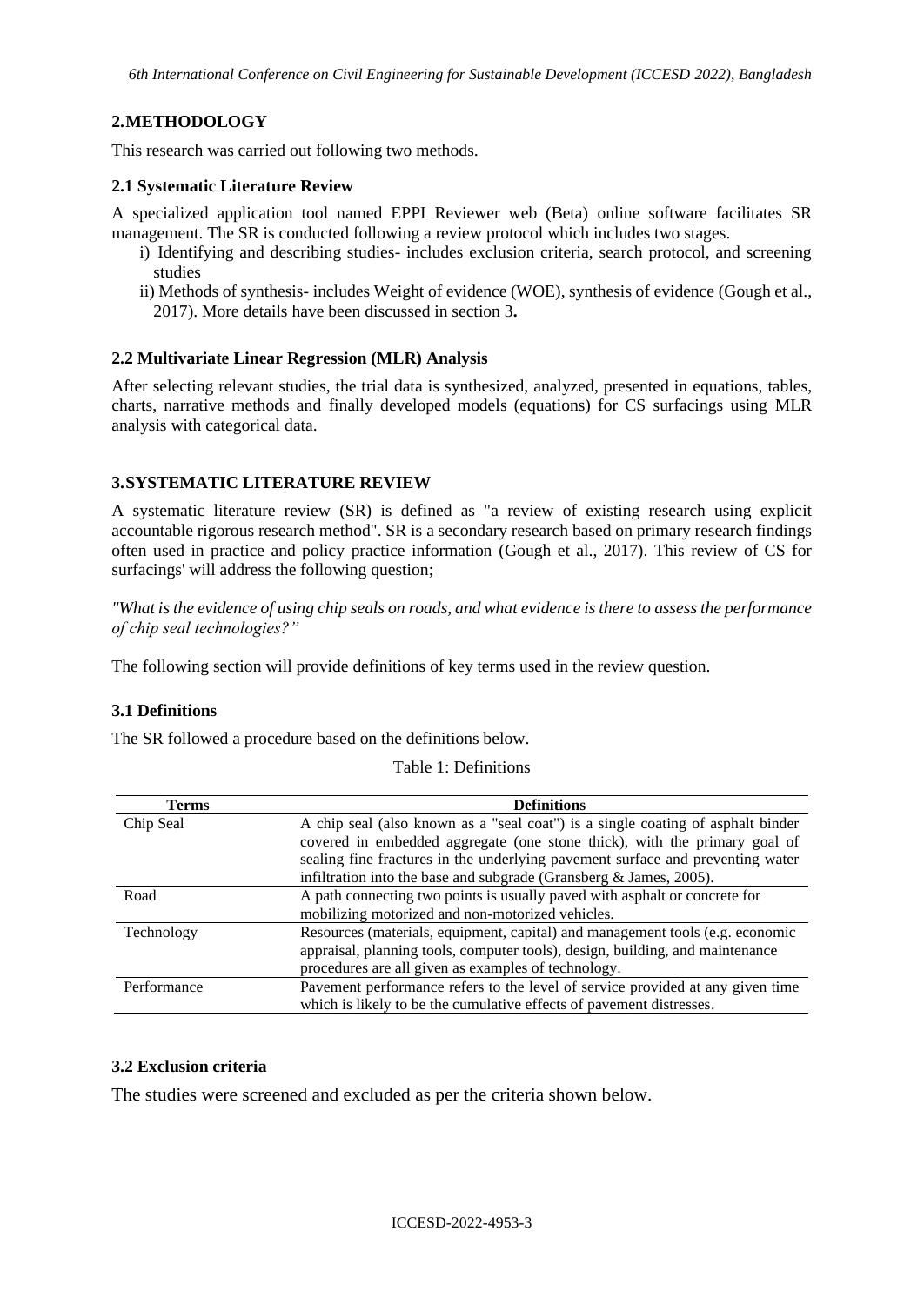| <b>Criteria</b>              | <b>Description</b>                                                                                                                                               |  |  |  |
|------------------------------|------------------------------------------------------------------------------------------------------------------------------------------------------------------|--|--|--|
| Language                     | are not written in English                                                                                                                                       |  |  |  |
| Roads                        | do not investigate chip seal surfacing.                                                                                                                          |  |  |  |
| Technologies                 | not investigating methods, materials, equipment, and tools used<br>in the appraisal, investment, design, construction, and<br>maintenance of chip seal roads.    |  |  |  |
| Study design and comparators | are not carried out pavement trials or database analysis with<br>slice-in time investigations for at least 2 years from the<br>implementation of the technology. |  |  |  |
| <b>Outcomes</b>              | do not demonstrate that the technology is competent based on<br>durability, surface condition, and efficiency.                                                   |  |  |  |

Table 2: Exclusion criteria

#### **3.3 The Search protocol**

The search approach guided the review question based on three keywords: "Chip seal or Chipseal" AND "Road". The search engines used to find the relevant published papers were "Google.com" and "GoogleScholar". Again, the databases used are "ResearchGate", "SAGE Journal", "ScienceDirect(Elsevier)", "Scopus", "Web of Science", "trid.trb.org" and "Taylor & Francis online". Moreover, the published longitudinal studies from websites of World Bank (WB), Transport research laboratory (TRL), Overseas Economic Countries of Development (OECD) library, and the same also been taken into collection. Finally, the literature was imported to EPPI-Reviewer Web Beta online software using Perish 7, Mendeley and Endnote20 reference manager software in research information system (RIS) format to carry out the review process. In this systematic review, journals, articles, PhD/M.Sc thesis paper published reports and longitudinal studies relevant to CS surfacings used to analyze. Following that process, a total of 6709 documents were found to sort out. Then the above said software facilitated screening, coding, and storing the selected articles. The search process has shown in [Figure 3.](#page-4-0)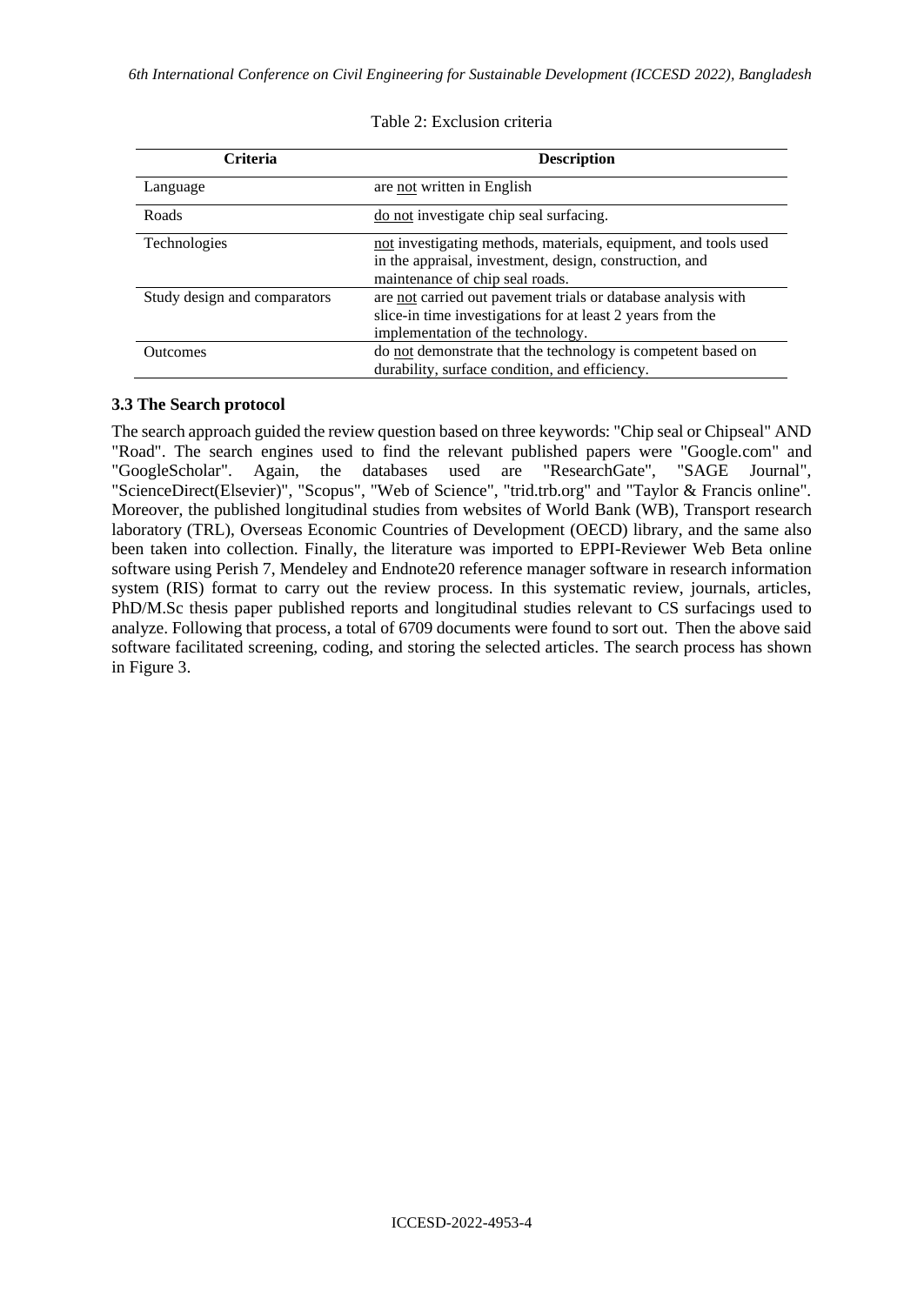

Figure 3: The search process

# <span id="page-4-0"></span>**3.4 Weight of Evidence: evaluating the evidence quality**

The quality and relevance of a study were assessed using a weight of evidence (WOE) framework. A framework used to judge studies as high, medium, or low quality has given in [Table 3](#page-4-1) below (Gough et al., 2017). For a study to receive an overall rating of high and therefore be used in the review stage, it needed to achieve at least two high and one medium rating in A, B and C categories.

| Table 3: Weight of evidence |
|-----------------------------|
|-----------------------------|

<span id="page-4-1"></span>

| WOE          | <b>Tasks</b>                                                                             |
|--------------|------------------------------------------------------------------------------------------|
| Soundness of | <b>High:</b> Methods and results for data collection and analysis are explicit and       |
| studies      | precise; sound interpretation based on findings; critical comparison with other<br>work. |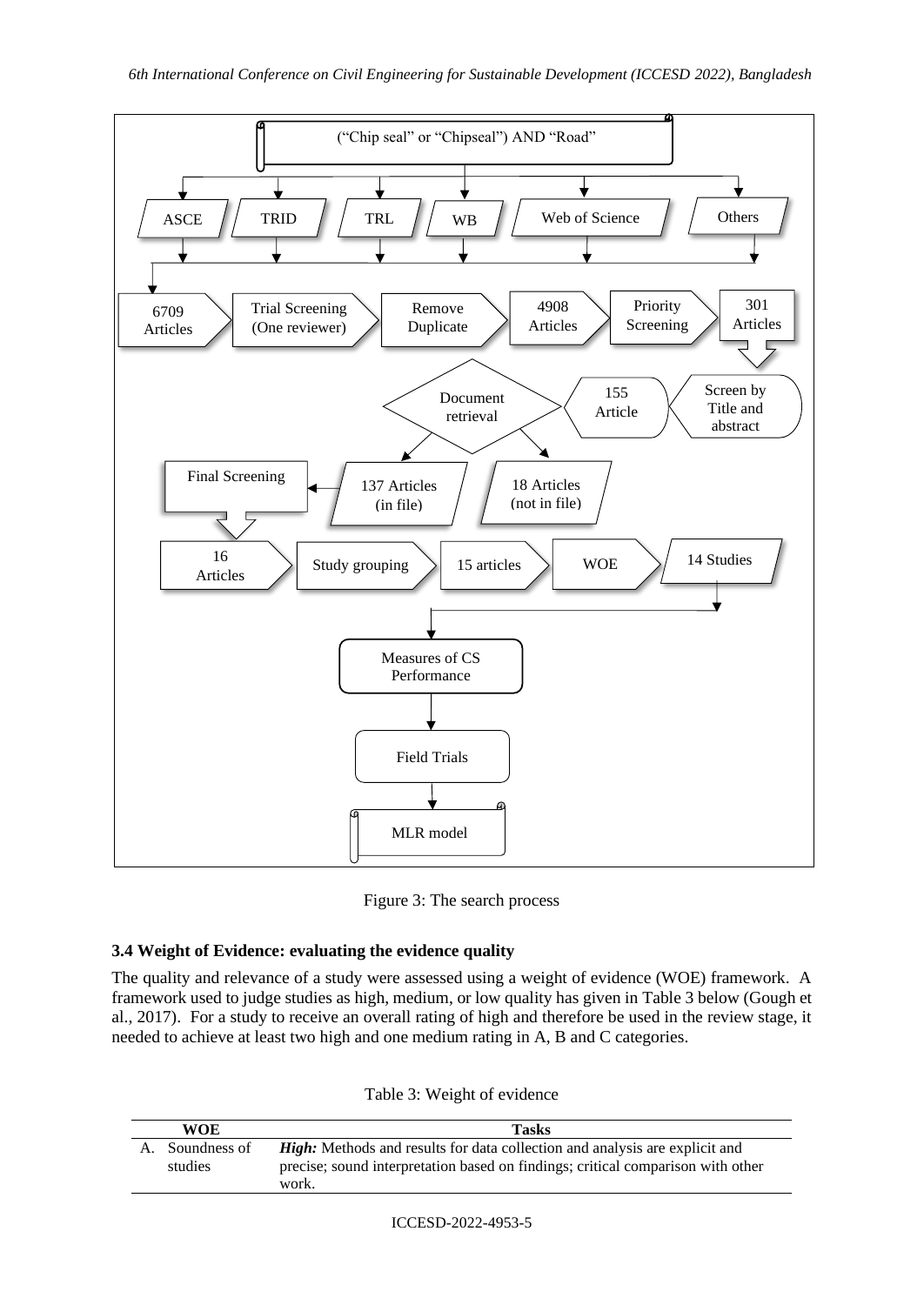|           |                 | <i>Medium:</i> Methods and results are satisfactory, and the findings somewhat          |  |  |  |  |  |  |
|-----------|-----------------|-----------------------------------------------------------------------------------------|--|--|--|--|--|--|
|           |                 | support the interpretation.                                                             |  |  |  |  |  |  |
|           |                 | Low: Unsatisfactory methods and results sections; the findings do not warrant           |  |  |  |  |  |  |
|           |                 | any interpretation of findings or interpretation.                                       |  |  |  |  |  |  |
| <b>B.</b> | Appropriatene   | <b>High:</b> At least two periodic repair cycles (about 6–12 years) are covered in road |  |  |  |  |  |  |
|           | ss of study     | pavement trials or databases. Data on road conditions must be collected at least        |  |  |  |  |  |  |
|           | design for      | once a year and the frequency and type of maintenance performed—slice-in-time           |  |  |  |  |  |  |
|           | answering the   | investigations of various in-service Chip seal roads with ages ranging from 6 to        |  |  |  |  |  |  |
|           | review          | 12 years.                                                                               |  |  |  |  |  |  |
|           | question        | <b>Medium:</b> Trials (or databases) that lasted one maintenance cycle $(2-6$ years).   |  |  |  |  |  |  |
|           |                 | Throughout this time, data on road conditions were collected regularly. Slice-in-       |  |  |  |  |  |  |
|           |                 | time studies will comprise a variety of in-service chip seal roads from 2 to 6          |  |  |  |  |  |  |
|           |                 | years.                                                                                  |  |  |  |  |  |  |
|           |                 | Low: Trials (or databases) with a duration of fewer than 2 years, or slice-in-time      |  |  |  |  |  |  |
|           |                 | investigations of chip seal road with a period of fewer than 2 years.                   |  |  |  |  |  |  |
|           | C. Relevance of | <b>High:</b> More than 3 sections of chip seal road with a length of at least 30 meters |  |  |  |  |  |  |
|           | the study focus | in any country.                                                                         |  |  |  |  |  |  |
|           | to the review   | <b>Medium:</b> In any country, 1 to 3 sections of a chip seal road with a length of at  |  |  |  |  |  |  |
|           |                 | least 30 meters.                                                                        |  |  |  |  |  |  |
|           |                 | Low: A chip seal road section of at least 30 meters in length in any country.           |  |  |  |  |  |  |

#### **3.5 Synthesis of evidence**

The search was looking for several longitudinal studies that explained the use of technology throughout a CS roads life cycle (2–12 years) and demonstrated its long-term durability (or otherwise). As a result, data from the studies were synthesized using narrative methods and graphical presentation, showing the technologies durabilty as a function of the parameters that affect pavement conditions, for instance, Mean texture depth (MTD), roughness (IRI), rutting, skid resistance (Side friction co-efficient), and the like. A key objective was to develop a deterioration model based on those parameters to assess CS durability or performance.

# **3.6 Study Grouping**

Fourteen high-quality studies were finally selected after WOE example for Brown (1986); Nicholls and Frankland (1997); Nicholls (1998); Wright (1976); Wang et al. (2020); Guirguis (2018); Denning (1978); Hitch (1981); Pittenger and Gransberg (2012); Shah et al. (2002); ITF (2017); Brown (1979); Henning (2008); and Woodbridge and Slater (1995). Those studies mainly presented trial/database results, which was synthesized to answering the review question. Further, the studies were divided into three groups. Firstly, grouped based on traffic levels example for LVR(ESAL≤50), MVR (51≤ESAL<125), and HVR(ESAL≥125). and then sub-grouped into CS types (e.g. single, double or triple) and binders.

# **4.RESULT AND DISCUSSION**

# **4.1 MLR Model Using Categorical Data**

MLR analysis is a technique for determining the degree of a linear relationship between multiple independent variables  $(x_1, x_2, \ldots, x_n)$  with one dependent variable (y). This review was aimed to develop an MLR model to assess CS performance by synthesizing time-series data from ninety-two trial sections extracted from those studies.

Typically, an MLR model can be expressed as equation (1) shown below.

$$
y = b_0 + b_1x_1 + b_2x_2 + b_3x_3 + b_4x_4 + b_5x_5 + b_6x_6 + \dots + b_nx_n
$$
 (1)

Here,  $x_1, x_2, \ldots, x_n$  are the independent variables and 'y' is the dependent variable.

# **4.1.1 Data input**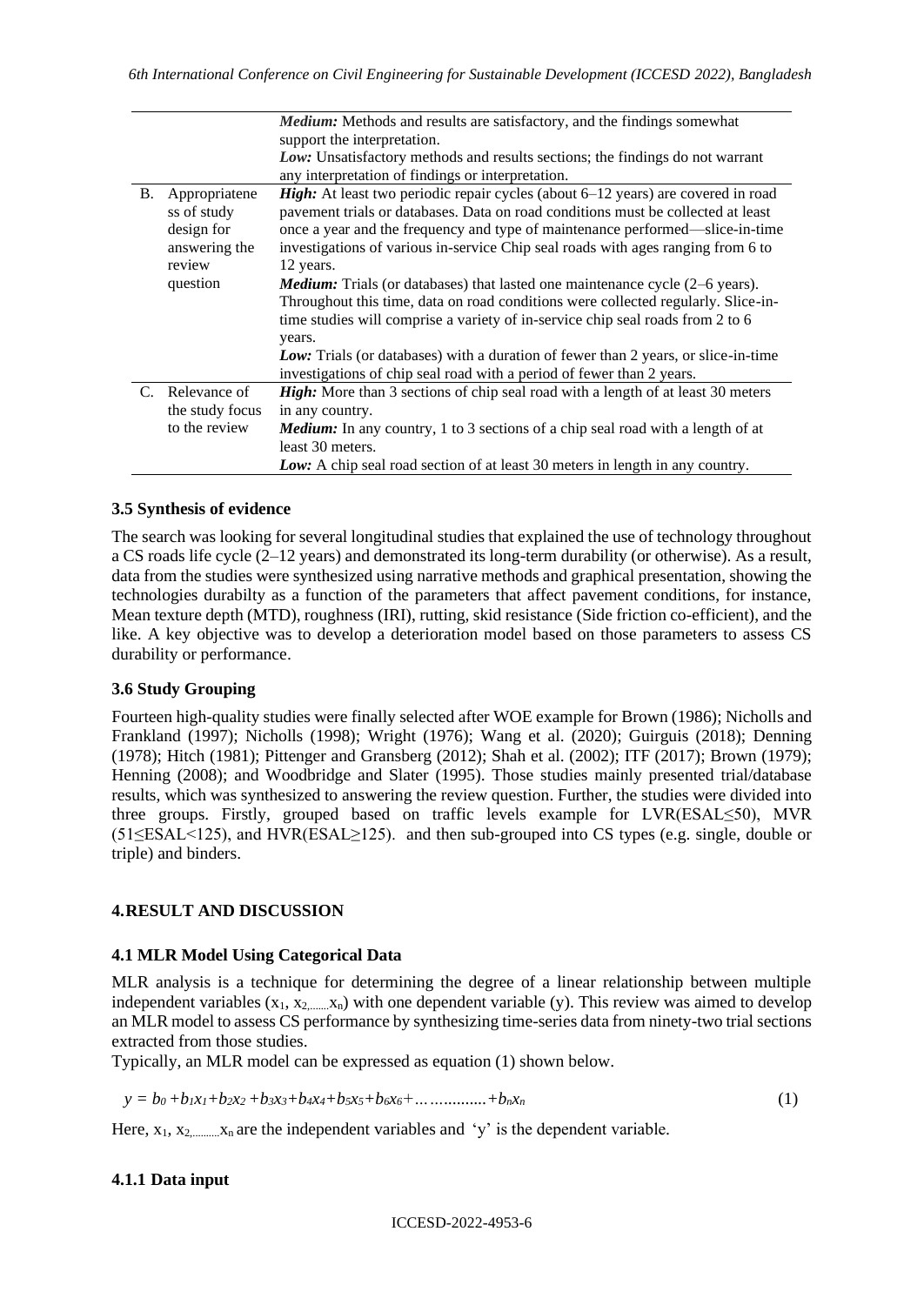In this analysis, pavement condition index (PCI) was considered the dependent variable(y). Other hands, traffic (ESAL), aggregate size (mm), treatment types (single/double/triple), binder types, temperature ( $^{\circ}$ C), vehicle speed (kmph), underlying pavement conditions example for very good (VG)/  $Good(G)$ / Fair(F)/ Poor(P) were considered as independent variables  $(x_1, x_2, x_3, \ldots, x_n)$ . The studies reported trial results in various indicators. Consequently, those data were combined into a single parameter (PCI) according to the condition rating [\(Table 4\)](#page-6-0) and weightage factors [\(Table 5\)](#page-6-1). The weightage factors were considered based on knowledge and evidence (RN39, 2016); (Morosuik et al., 2004); (Robinson et al., 1998). For instance, texture loss caused skid resistance loss (Gransberg & James, 2005). That is why it was given more weightage to skid resistance (SFC). Again, the roughness was given more weightage to rutting because it diminished riding quality and increased RUC (Wang & Gangaram, 2014) and the like.

<span id="page-6-0"></span>

| Pav. |   | <b>MTD</b>   | SFC <sub>50</sub> | SFC <sub>80</sub> | <b>IRI</b>  | Rut          | <b>PCI</b>   |
|------|---|--------------|-------------------|-------------------|-------------|--------------|--------------|
| Cond |   |              |                   |                   | (m/km)      | (mm)         |              |
| VG   | 4 | >1.10        | >0.60             | $0.35 - 0.45$     | 0.0         | $0.0 - 3.0$  | $3.5 - 4.0$  |
| G    |   | $0.91 - 1.1$ | $0.51 - 0.59$     | $0.46 - 0.50$     | $0.0 - 3.0$ | $3.1 - 6.0$  | $3.0 - 3.5$  |
| F    |   | $0.51 - 0.9$ | $0.36 - 0.50$     | $0.51 - 0.59$     | $3.1 - 6.0$ | $6.1 - 12.0$ | $2.75 - 3.0$ |
| D    |   | $0.0 - 0.5$  | $\leq 0.35$       | >0.60             | >6.0        | >12          | 2.75         |

Table 4: Chip seal pavements condition rating

<span id="page-6-1"></span>

| S1. | Combination       | Weightage              |
|-----|-------------------|------------------------|
|     | MTD: SFC50: Rut   | $0.40:0.30:0.30 (+/-)$ |
|     | MTD: SFC50        | 0.60:0.40              |
| 3   | MTD: SFC50: SFC80 | $0.40:0.30:0.30 (+/-)$ |
|     | Rut: IRI          | 0.20:0.80              |
|     | MTD: SFC80        | $0.70:0.30 (+/-)$      |
|     | MTD: SFC50: Rut   | $0.60:0.20:0.20 (+/-)$ |

# **4.1.2 Categorical data**

Some data could not be quantified numerically, for example, traffic level, binders, and underlying surface conditions. That is why MLR analysis incorporated those categorical data as dummy variables using binary digits (1,0) [\(Table 6\)](#page-6-2).

<span id="page-6-2"></span>

| <b>Traffic level</b><br>(based on ESAL) |                   |            | Underlying<br>pavement cond. |          |   | <b>Binders</b> |             |            |            |            |            |             |             |
|-----------------------------------------|-------------------|------------|------------------------------|----------|---|----------------|-------------|------------|------------|------------|------------|-------------|-------------|
|                                         | <b>LVR</b>        | <b>HVR</b> |                              | VG       | G | F              |             | <b>PGB</b> | <b>PME</b> | <b>ERB</b> | <b>CBB</b> | <b>PMHA</b> | <b>MERB</b> |
| LVR.                                    |                   |            | VG                           |          |   | $\theta$       | <b>PGB</b>  |            |            | $_{0}$     |            | 0           |             |
| <b>HVR</b>                              | 0                 |            | G                            | $\theta$ |   | $\theta$       | <b>PME</b>  |            |            | 0          | 0          | 0           |             |
| <b>MVR</b>                              | $\mathbf{\Omega}$ |            | F                            |          |   |                | <b>ERB</b>  |            |            |            |            |             |             |
|                                         |                   |            | P                            |          |   |                | <b>CBB</b>  |            |            | $_{0}$     |            | 0           |             |
|                                         |                   |            |                              |          |   |                | <b>PMHA</b> | $\theta$   |            | 0          |            |             |             |
|                                         |                   |            |                              |          |   |                | <b>MERB</b> | 0          |            | 0          |            |             |             |
|                                         |                   |            |                              |          |   |                | Tar         |            |            |            |            |             |             |

Table 6: Categorical data matrix (using dummy variables)

Finally, PCI was set into Y-axis, and 16 predictor variables, including dummy variables, were placed on X-axis . Then MLR model was developed using excel,

The MLR model can be expressed in equation (2) as below.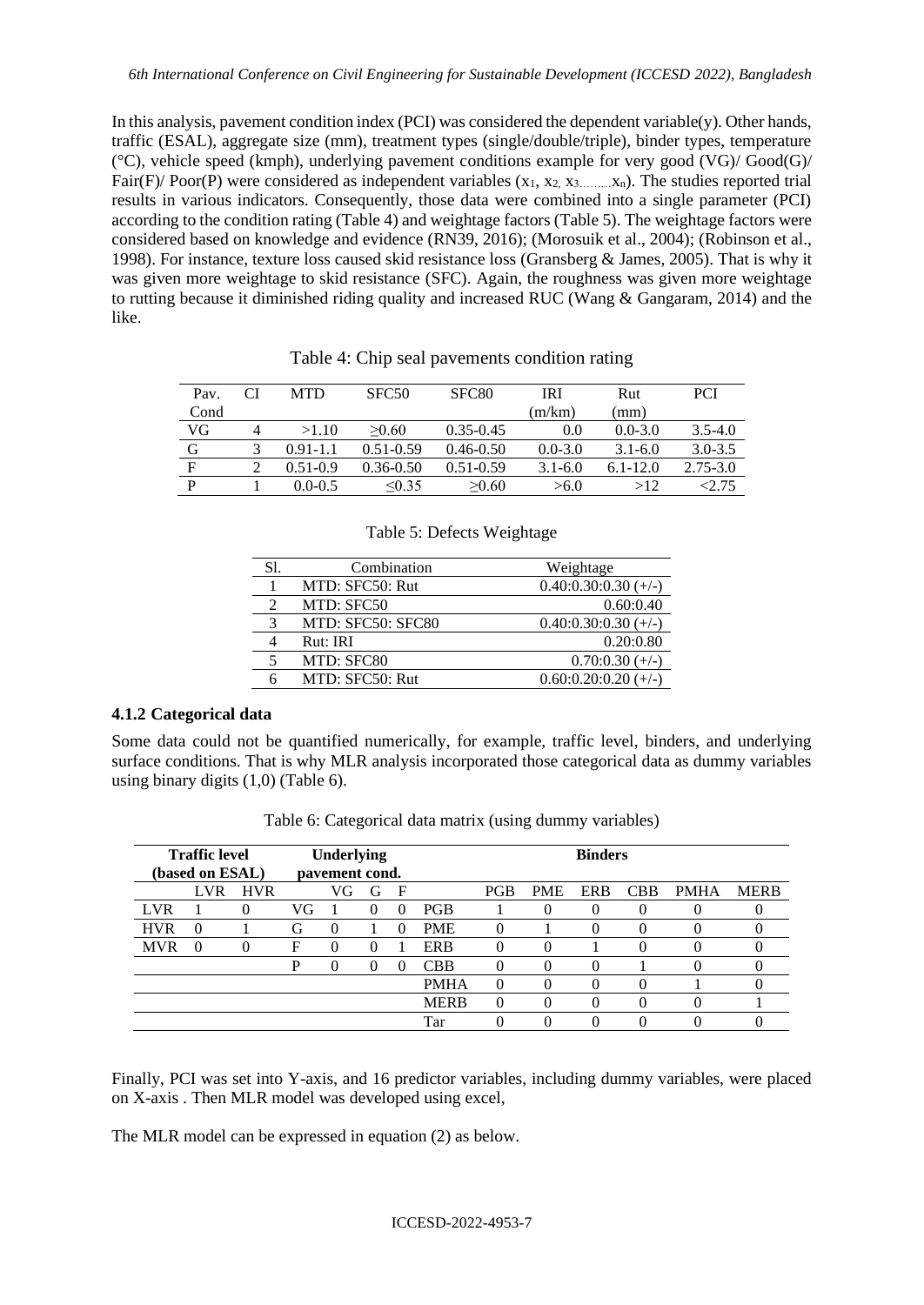|            | Pavement cond. $1.144+(0.106LVR-0.038HVR)+(0.468VG+0.397G)$ | (2) |
|------------|-------------------------------------------------------------|-----|
| $PCI(v)$ = | $+0.60F$ +(-0.655PGB +0.099PME+0.873ERB-0.006CBB            |     |
|            | $+1.192$ PMHA-0.324MERB)+0.034Aggregate (mm)+ 0.034Temp(°C) |     |
|            | $+$ 0.013Chip seal type-0.0003 Time $+$ 0.002Speed (kmph)   |     |

<span id="page-7-0"></span>The terminology of the model variables and the data input process has shown in [Table 7](#page-7-0) to understand the calculation.

| <b>LVR</b>     | Low volume road (when $LVR=1$ , $HVR=0$ )                      |
|----------------|----------------------------------------------------------------|
| <b>HVR</b>     | High volume road (when $HVR=1$ , $LVR=0$ )                     |
| VG             | Very good underlying pavement (when $VG=1$ , $G/F=0$ )         |
| G              | Good (when $G=1$ , $VG/F=0$ )                                  |
| $\mathbf F$    | Fair (when $F=1$ , VG/G=0)                                     |
| P              | Poor (all $VG/G/F/P=0$ )                                       |
| <b>PGB</b>     | Penetration grade bitumen (When PGB=1, other binders=0)        |
| <b>PME</b>     | Polymer modified emulsion (When PME=1, other binders=0)        |
| <b>ERB</b>     | Epoxy resin bitumen (When ERB=1, other binders=0)              |
| <b>CBB</b>     | Cut back bitumen (When CBB=1, other binders=0)                 |
| <b>PMHA</b>    | Polymer modified hot asphalt (When PMHA=1, Other binders=0)    |
| <b>MERB</b>    | Modified epoxy resin binder (When MERB $=1$ , Other binders=0) |
| Tar            | For tar, all binders value=0                                   |
| Chip seal type | $Single=1, Double=2. Triple=3$                                 |

Table 7: Terminology and data input process in MLR model

#### **4.1.3Investigating critical parameters and serviceable life**

The regression equations are developed to investigate critical parameters, and serviceable life. Here, 'y' denotes the dependent variables for example. Rut, SFC and 'x' denotes ESAL or year. The result found that CS pavement can fail due to rutting and SFC at ESAL 1600 per day. Thus identified rutting and skid resistance as the critical parameters. The maximum traffic volume that can be allowed must be less than 1600 ESAL per day over its life cycle [\(Table 8\)](#page-7-1). Again, the study assessed its maximum life period could be upto 6.5 years.

<span id="page-7-1"></span>

| Indicator                              | Equations                            | Value       |       |             | Result Fail if Remarks |
|----------------------------------------|--------------------------------------|-------------|-------|-------------|------------------------|
|                                        |                                      | (ESAL/Year) | (v)   |             |                        |
| Rut (mm) VS ESAL $y = 3.0482x^{0.186}$ |                                      | 1600        | 12.02 | >12         | Fail                   |
| <b>SFC VS ESAL</b>                     | $y = 0.0045x^{0.7094}$               | 1600.       | 0.81  | >0.60       | Fail                   |
| SFC50 VS Year                          | $y = -0.0442x^2 + 0.3514x + 0.0096;$ |             | 0.32  | $\leq$ 0.35 | Fail                   |

Table 8: Comparison of CS performance based on ESAL

The MLR model is developed based on CS trial data of HIC (e.g. UK, USA, NZ, France) and Low and Middle Income Countries (LMIC) (e.g. Kenya). Thus, it may support CS activities in broad economic regions. Often, LIC and LMIC are suffered from fund scarcity, and decision making becomes critical in road investment. Optimizing a combination of aggregates, CS type, and binders may provide the expected output for a given road environment and period. After that, selection of the least-cost variety can be possible. Consequently, this model may support their small-scale CS road project appraisal. However, other factors such as design, materials, construction, and maintenance must be robust and appropriate for that particular site condition.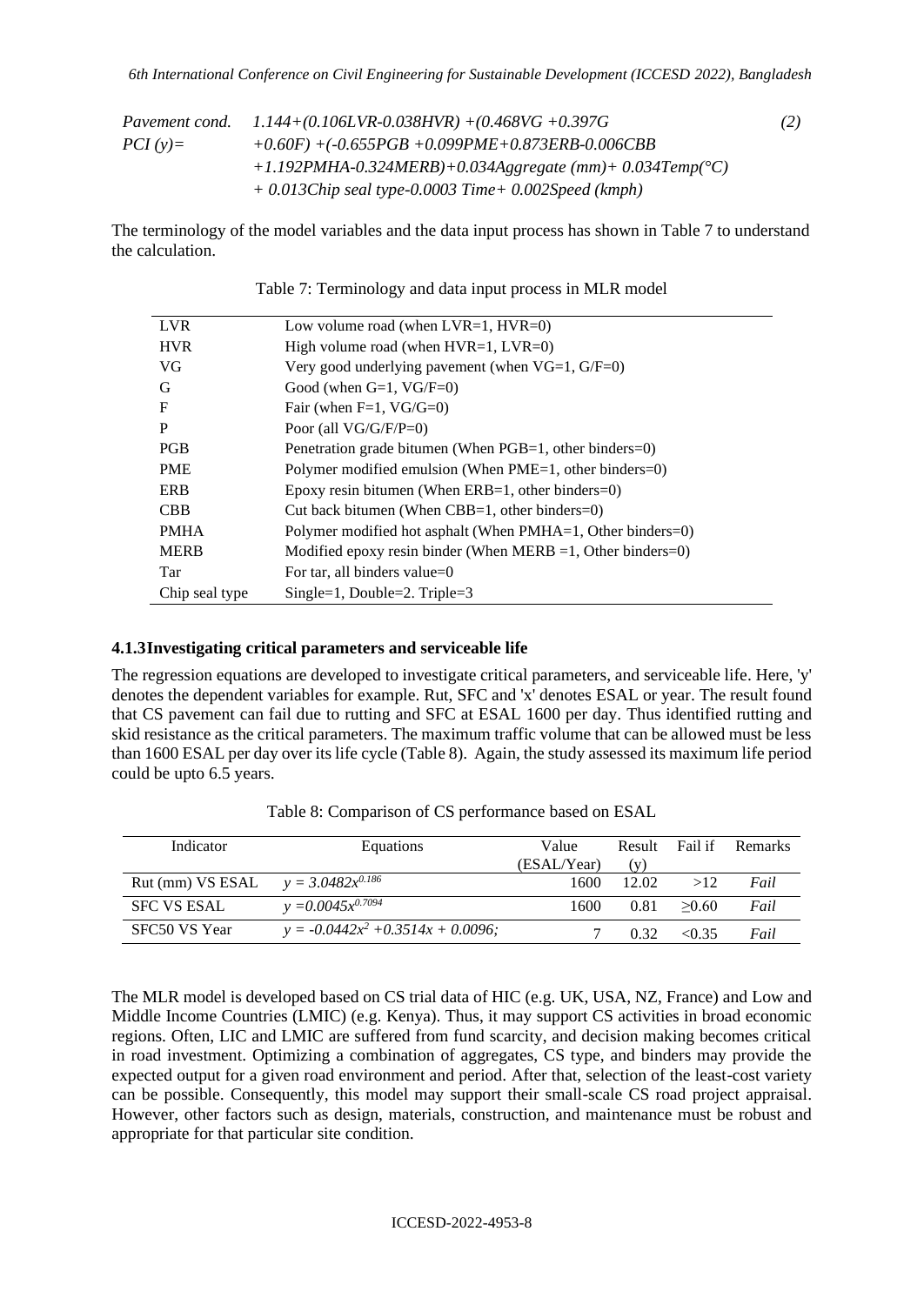This model can suggest appropriate technology for CS surfaces in cold ( $\leq 18^{\circ}$ C) and hot ( $\geq 18^{\circ}$ C) regions. For instance, it identified that rather than conventional binders (e.g. PGB, CBB, Tar), modified binders (e.g. PMHA, PME or ERB) could be suitable for both hot and cold regions. Again, PGB, Tar and CBB binders could be used for CS roads in hot areas with larger CS aggregates and layer specifications, which can be uneconomical. Regarding traffic level, this model also identified that HVR roads require higher material specifications than LVR roads for the same expected life and pavement conditions. Thus, this model may support cost-effective construction and maintenance planning for CS road works in hot and cold regions. Other hand, this model can be able to assess CS pavement conditions based on given time and other known independent variables. Thus, it can be possible to determine maintenance needs of CS surfacing.

Unlike other deterioration models, the MLR model provides a unique opportunity to assess overall CS pavement performance based on mentioned independent variables. The review showed that the same approach could also be used to develop equations for individual indicators. However, some complex issues identified have been discussed below;

The MLR model can predict how expected changes in the temperature under extreme climate conditions would affect CS strategy and design. The model considered average air temperature. It found that PCI increases with temperature and vice versa. The context is more complex for freezing temperatures, and multiple freeze-thaw cycles may lead to premature CS surface failure. The model shows that high materials specifications may give a better result. Again, the CS laying should be restricted in freezing climates. Further investigation is required in that case.

The MLR model showed that the underlying surface coefficient for F(0.60) has a higher value than VG (0.468) and G(0.397), which may seem unlikely. But the data analysis showed that most 'F' condition roads were LVR, and most 'G' and 'VG' condition roads were HVR class. As a result, MVR and HVR roads deteriorated faster than LVR due to traffic volume, proving the significant CS deterioration factor. Again, looking at the binders co-efficient, modified binders showed more effectiveness than conventional binders. The model indicates that PMHA binder will be more effective in HVR roads of both cold and hot regions than others. However, few studies suggested that ERB would be effective for difficult sites, for instance, bends or curves. In such a particular case, alternatively, it can carefully select the appropriate binder first and then optimize the aggregate sizes and layer types to get the desired output.

Again, this model illustrates that PCI improves with aggregate sizes. Oppositely skid resistance decreases with chip size, which is a complex situation that needs to be optimized. Roberts and Moffatt (1999) illustrated that skid resistance could be a dominant factor at low speed, but MTD will be the dominant factor to consider at high speed. So, this review suggests that aggregate size is to be selected based on the average SFC50 value (say, 0.5). For this SFC value, the corresponding aggregate size is 20mm. Notably, this chip size also satisfies the required MTD.

Mentioning that though regression analysis is a powerful tool, it is more reliable when dealing with larger datasets. Secondly, various standard test methods were used for trial investigations in the selected studies; for example, Road note 39 was used for Kenya, DMRB was used for UK trials, ASTM448, AASHTO 1993 were followed in USA trials. That is why it would require more extensive and consistent datasets to validate the model. However, this MLR approach may guide in developing the CS performance model for any interested group.

This study identified that rutting and skid resistance was the critical parameters [\(Table 8\)](#page-7-1). It is to mention that rutting increased with ESAL and temperature. The study argues that CS might not be feasible if the underlying pavements state was poor in a rutting context. Also, it was found that skid resistance decreased with the increase of ESAL. In this regard, appropriate binders (e.g. MERB) along with hard aggregates (high PSV) might improve skid resistance. Although the initial results of MERB were satisfactory, it was hard to conclude based on 3-years trial data (ITF, 2017). So, further trial data

#### ICCESD-2022-4953-9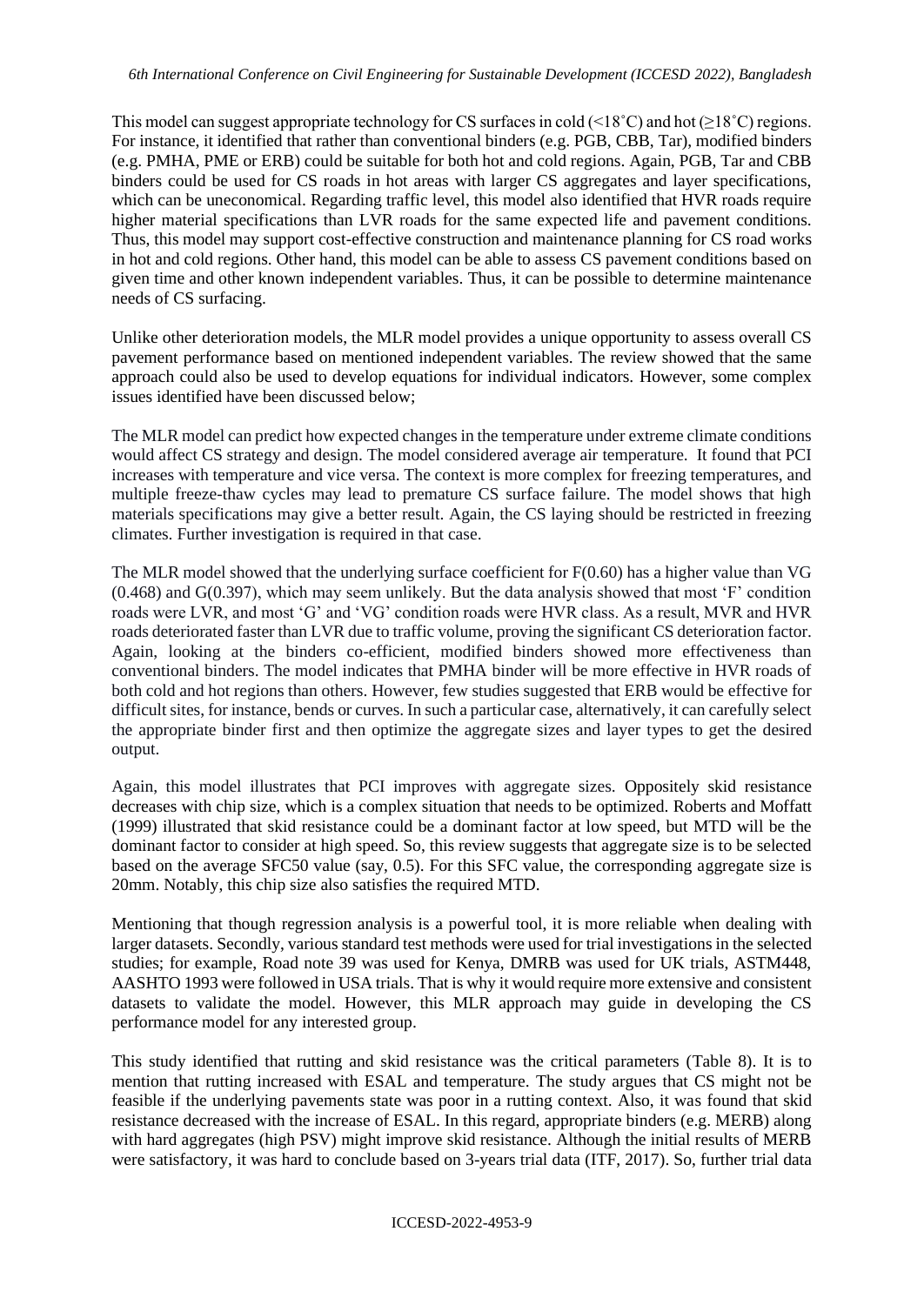of at least two periodic cycles are required. Again, the effect of MERB on other indicators, for example, MTD, rut, and the like, also need to be investigated.

#### **5.CONCLUSION**

Chip seal technologies may be considered viable based on engineering point of view if their design, construction, and maintenance are robust. The review critically analyzed and estimated CS life that may be upto 6.5 years. Based solely on these facts, it would not be feasible to conclude that CS technologies are sustainable as a whole. Despite all, there is sufficient evidence to improving the CS surfacings performance and life span as well. Appropriate design, materials selection, quality control, and maintenance will produce a durable CS road. However, some vital issues, traffic loading (≥1600 ESAL per day), binder hardening, and underlying pavement conditions that can result in CS roads premature failure, should be given attention. The findings and MLR model developed in this review may add value to future CS research.

#### **ACKNOWLEDGEMENTS**

I would like to greatly thanked for their contributions to the study **Dr Michael Burrow**, Senior lecturer, School of Civil Engineering**,** The University of Birmingham. Also the I would like to thank for Funding for EPPI review (web) software purchasing, Climate-resilient sustainable road pavement surfacing (**CRISPS**) project Led by University of Birmingham, School of Civil Engineering**.**

#### **REFERENCES**

- Brown, J. R. (1979). Interim report on the performance of surfacings for maintaining bituminous roads:A1 Buckden (1975-1977). *TRL*.<https://trl.co.uk/uploads/trl/documents/SR476.pdf>
- Brown, J. R. (1986). The performance of surfacings for maintaining bituminous roads: A1 Buckden (1975-1982). *TRRL*.<https://trl.co.uk/uploads/trl/documents/RR070.pdf>
- CRISPS. (2021). *HVT-CRISPS: Climate resilient sustainable road pavement surfacings*. University of Birmingham. Retrieved 2/7/ from<https://more.bham.ac.uk/hvt-crisps/about-the-project/>
- Denning, J. H. (1978). High-performance surface dressing: 2. Road experiments with new thermosetting binders. *TRL*.<https://trl.co.uk/uploads/trl/documents/SR416.pdf/>
- Gough, D., Oliver, S., & Thomas, J. (2017). *An introduction to systematic reviews*. SAGE.
- Gransberg, D. D., & James, D. M. B. (2005). *Chip Seal Best Practices: A Synthesis of Highway Practice*.
- Guirguis, M. (2018). *Design and performance assessment of chip seal applications* Lowa State University].<https://lib.dr.iastate.edu/etd/16770>
- Henning, T. F. P. (2008). *The development of pavement deterioration models on the state highway network of New Zealand* The University of Auckland]. <https://researchspace.auckland.ac.nz/handle/2292/4236>
- Hitch, L. S. (1981). *Surface Dressing in Developing Countries: Research in Kenya* (TRRL LABORATORY REPORT 1019, Issue.<https://trl.co.uk/uploads/trl/documents/LR1019.pdf>
- ITF. (2017). Long-life Surfacings for Roads: Field Test Results, ITF Research Reports. *OECD Publishing, Paris*.<http://dx.doi.org/10.1787/9789282108116-en>
- Morosuik, G., Riley, M. J., & Odoki, J. B. (2004). Modelling road deterioration and works effect. In (2nd ed., Vol. 6). Edgbaston, Birmingham, B15 2TT, United Kingdom: ISOHDM Technical Secretariat, School of Civil Engineering, University of Birmingham.
- Nicholls, J. C. (1998). *Road trials of Stone Mastic Asphalt and other thin surfacings* (ISSN 0968-4107). (TRL REPORT 314, Issue. T. R. Laboratory.<https://trl.co.uk/uploads/trl/documents/TRL314.pdf>
- Nicholls, J. C., & Frankland, D. P. (1997). *The long-term performance of a surface dressing trial on A413 , Amersham Prepared for Quality Services , Highways Agency* (ISSN 0968-4107). (TRL REPORT 261, Issue.<https://trl.co.uk/uploads/trl/documents/TRL261.pdf>